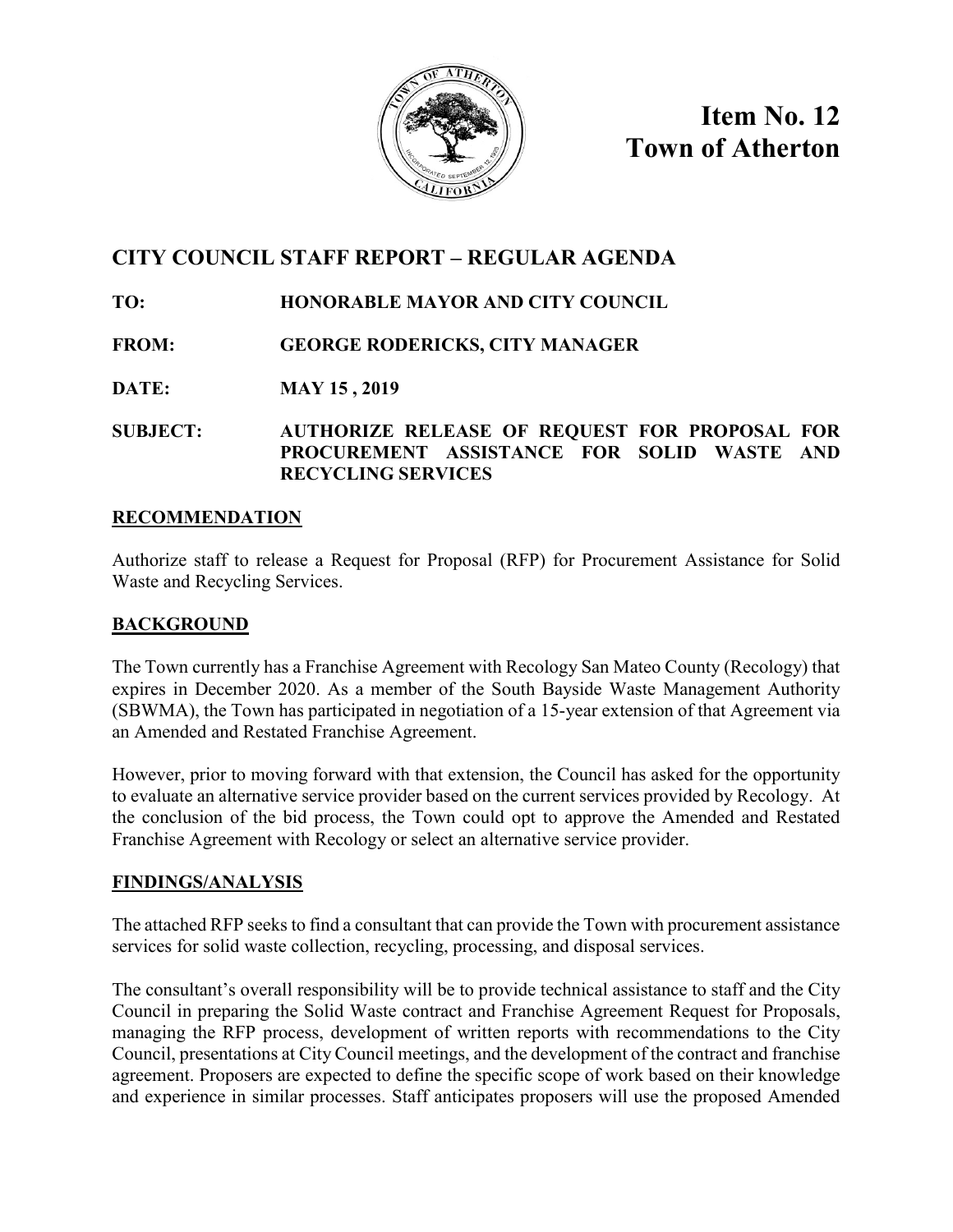Release of a Request for Proposal for Procurement Assistance Services May 15, 2019 Page 2 of 2

and Restated Franchise Agreement with Recology as the basis for procurement bids so that evaluation of alternative service providers would balance against currently proposed services.

The consultant's work schedule would begin immediately upon contract award (expected: June 19, 2019). All phases of the work should be completed by March 31, 2020. It is understood that the overall schedule will depend on responsiveness and decisions of the parties.

### **POLICY FOCUS**

Prior meetings of the Council have focused on the Amended and Restated Franchise Agreement. At the last meeting, the Council asked that staff return with an RFP to solicit procurement assistance. Attached is that RFP. If the Council desires to move forward with the Amended and Restated Franchise Agreement with Recology; the Council policy focus should be on that issue.

### **FINANCIAL IMPACTS**

None at this time. It is anticipated that the cost of any selected provider would be paid from the Refuse Stabilization Fund. The cost of the anticipated services are unknown at this time.

### **PUBLIC NOTICE**

Public notification was achieved by posting the agenda, with this agenda item being listed, at least 72 hours prior to the meeting in print and electronically. Information about the project is also disseminated via the Town's electronic News Flash and Atherton Online. There are approximately 1,200 subscribers to the Town's electronic News Flash publications. Subscribers include residents as well as stakeholders – to include, but be not limited to, media outlets, school districts, Menlo Park Fire District, service provides (water, power, and sewer), and regional elected officials.

#### **ATTACHMENTS**

Request for Proposal for Procurement Assistance Services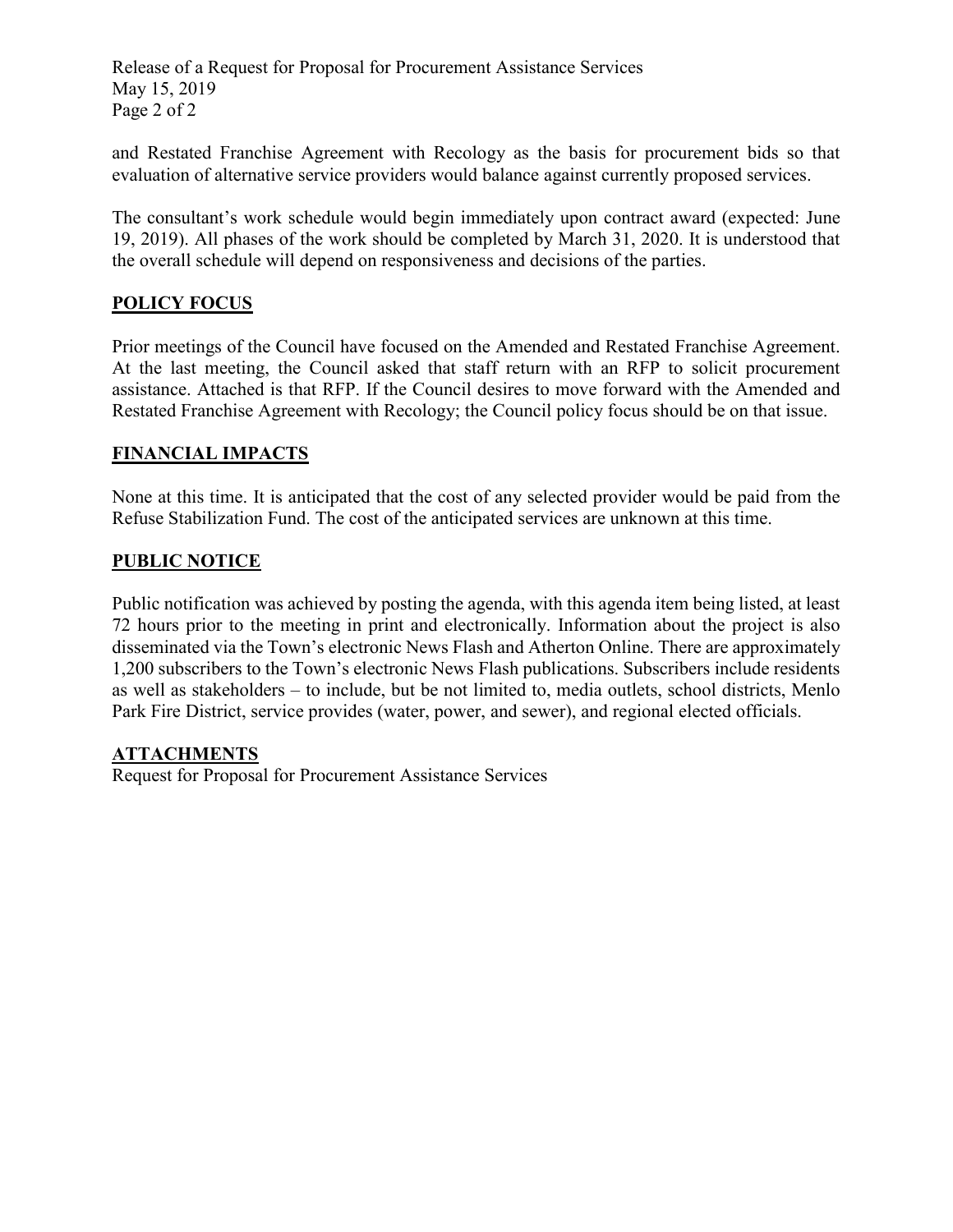## **TOWN OF ATHERTON**



**Request for Proposals**

**for**

**Solid Waste Procurement Assistance**

**City Clerk 91 Ashfield Road Atherton, CA 94027**

**Released: May 15, 2019 Proposals Due: 5 pm, June 10, 2019**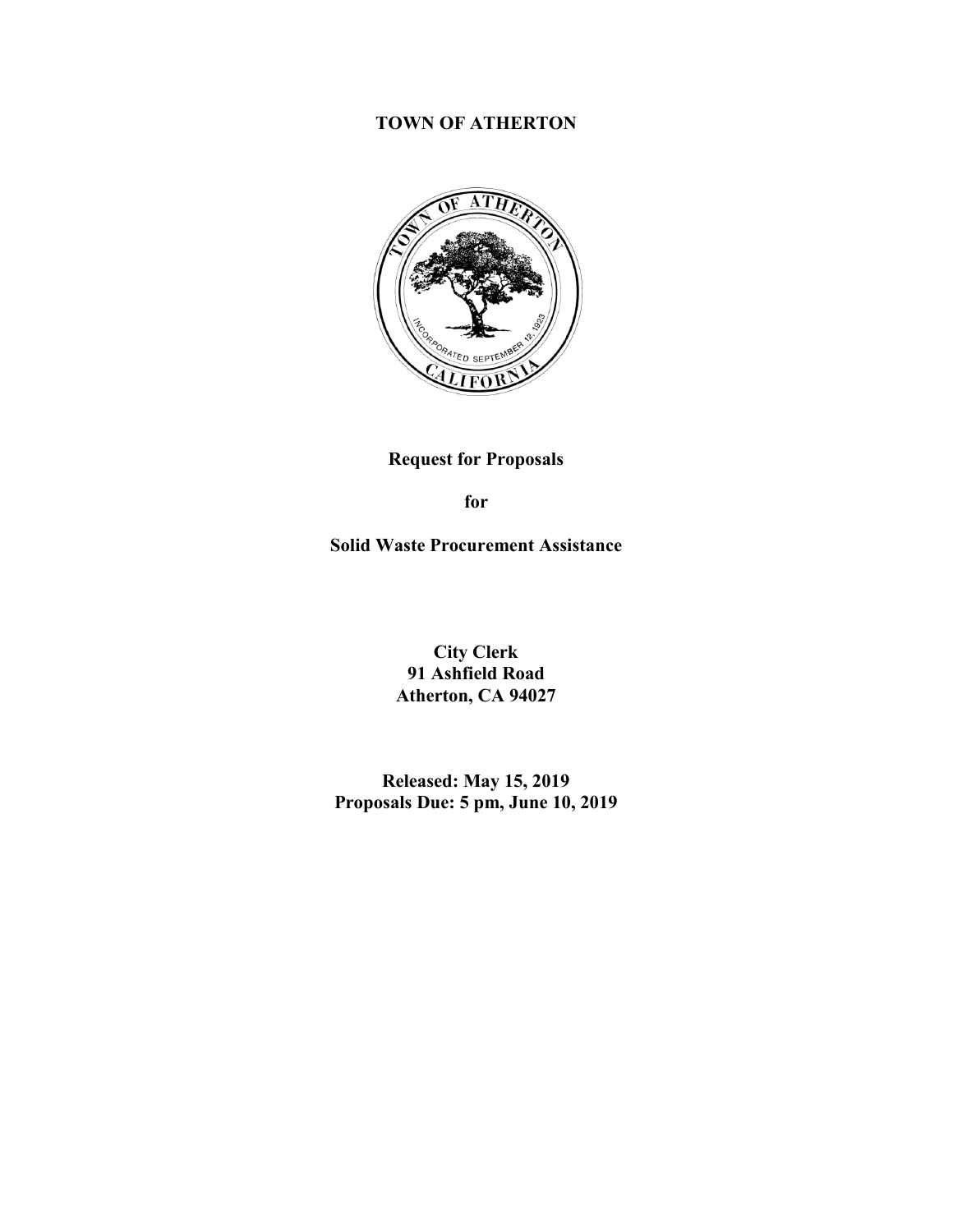#### **A. Background and Overview**

The Town of Atherton currently has a Franchise Agreement with Recology San Mateo County (Recology) that expires in December 2020. The Town, as a member of the South Bayside Waste Management Authority (SBWMA), has participated in negotiation of a 15-year extension of that Agreement via an Amended and Restated Franchise Agreement.

However, prior to moving forward with that extension, the Town would like to evaluate the opportunity for an alternative service provider based on the current services provided by Recology. At the conclusion of the bid process, the Town could opt to approve the Amended and Restated Franchise Agreement with Recology or select an alternative service provider.

The SBWMA, founded in 1982, is also known as RethinkWaste. The SBWMA is a joint powers authority of twelve public agencies (Atherton, Belmont, Burlingame, East Palo Alto, Foster City, Hillsborough, Menlo Park, Redwood City, San Carlos, San Mateo, the County of San Mateo and the West Bay Sanitary District) in San Mateo County. RethinkWaste owns and manages the Shoreway Environmental Center which receives all of the recyclables, organics, and garbage collected in the service area. Information regarding the SBWMA and RethinkWaste can be found on the Authority website – [www.rethinkwaste.org.](http://www.rethinkwaste.org/)

### **B. Scope of Work**

The purpose of this Request for Proposals (RFP) is to identify a consultant that can provide the Town with procurement assistance services for solid waste collection, recycling, processing, and disposal services.

The consultant's overall responsibility will be to provide technical assistance to Town staff and the City Council in preparing the Solid Waste contract and Franchise Agreement Request for Proposals, managing the RFP process, development of written reports with recommendations to the City Council, presentations at City Council meetings, and the development of the contract and franchise agreement. Proposers are expected to define the specific scope of work based on their knowledge and experience in similar processes. The Town anticipates proposers will use the proposed Amended and Restated Franchise Agreement with Recology as the basis for procurement bids so that the Town may evaluate alternative service providers against currently proposed services.

The consultant's work schedule will begin immediately upon contract award (expected: June 19, 2019). All phases of the work should be completed by March 31, 2020. It is understood that the overall schedule will depend on responsiveness and decisions of the parties. However, it is requested that the proposal include a reasonable estimation of time requirements for various phases of the process based on the consultant's past experience (see C-4 below).

#### **C. Proposal Content**

The proposal should include the following: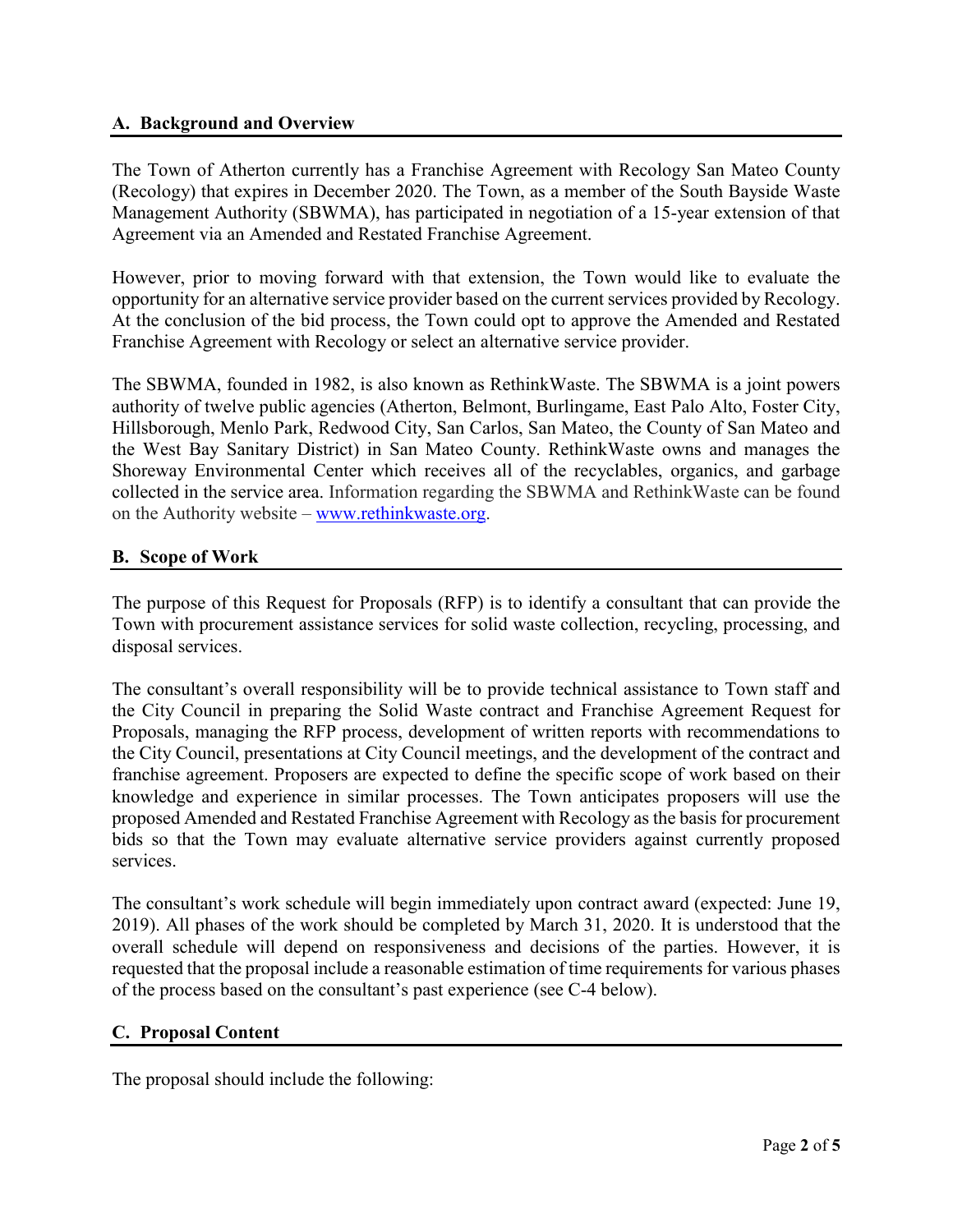- 1. Key Personnel Identify all personnel who will be assigned to work on this project. Include a description of their qualifications and experience.
- 2. Subcontractors Identify any work that will be subcontracted. Include firm qualifications and key personnel for any subcontractors.
- 3. Project Work Plan A description of project understanding, detailed approach, and methodology. List specific tasks and any specific considerations or options.
- 4. Project Schedule Propose a timeline for completion of the project, and include start date, milestones, and target completion date. Any assumptions regarding turnaround time for City Council meetings should be clearly noted.
- 5. Fee Information Provide fee information that ties tasks to specific fee. Provide a description of the level of effort required, listing the estimated hours required for each task in the Scope of Services, hourly rates of personnel, and expected incidental expenses such as travel, supplies, and communications. Identify the fee that will be charged for additional public or City Council meetings not identified in the scope of service provided here. Identify specific hourly fees for assistance during the negotiation process.
- 6. References Include a list of contracts completed under which services similar to those required by this RFP were performed. An emphasis should be placed on projects undertaken within the past three years and those projects undertaken for public agencies located in similar size communities.
- 7. Disclosure Proposer shall disclose the names, addresses, and contact names of waste haulers and private landfill operators it has provided services to or contracted with during the past ten years.
- 8. Agreement and Insurance Requirements The Town's standard professional services agreement and the insurance requirements are attached to the RFP. The consultant will be expected to sign the standard professional services agreement and provide the required insurance documentation upon award of the contract. Identification of any requirements in the agreement that the consultant will object to must be identified when responding to the Request for Proposals.

### **D. General Terms and Conditions**

- 1. The Town reserves the right to reject any and all proposals.
- 2. The Town will not be responsible for any costs incurred by respondents in the preparation and submittal of a response to this request. It is anticipated that the City Manager will make a recommendation to the City Council on June 19, 2019, or soon thereafter, to award the agreement based on the City's standard professional services agreement.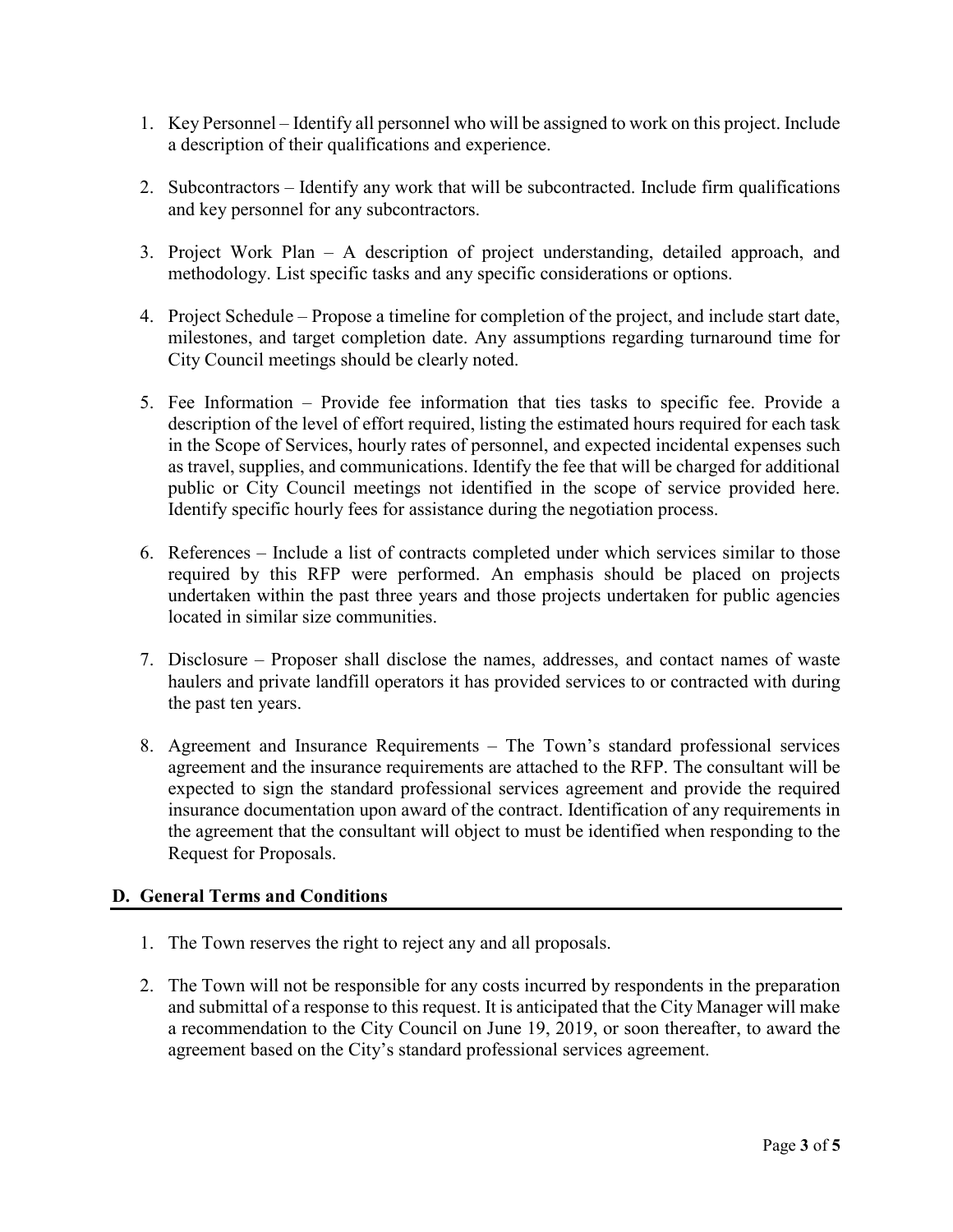- 3. The Town reserves the right to modify the scope of the project at any time, with appropriate fee adjustments to be negotiated.
- 4. Documents and findings (regardless of format) that are associated with this project shall be the property of the Town.
- 5. Proposal shall remain effective for 90 days beyond the submitted date.

#### **E. Submittal and Review Process**

- 1. Applicant questions: All questions regarding the RFP shall be submitted in writing to George Rodericks, City Manager at [grodericks@ci.atherton.ca.us.](mailto:grodericks@ci.atherton.ca.us) Questions and responses will be posted on the Atherton Town website.
- 2. Submittal Deadline: June 10, 2019, 4 pm. Late submittals will not be accepted.
- 3. Format and Delivery: Submit five (5) letter-sized copies with one (1) unbound copy of the proposal to:

City Clerk Town of Atherton 91 Ashfield Road Atherton, CA 94027

- 4. E-mail a PDF copy to George Rodericks at [grodericks@ci.atherton.ca.us.](mailto:grodericks@ci.atherton.ca.us)
- 5. Submittals will not be returned.
- 6. One (1) copy of the cost proposal shall be submitted in a separate sealed envelope at the same time as submittal of the proposal.
- 7. The Town reserves the right to accept or reject any or all proposals, or to alter the selection process in any lawful way, to postpone the selection process for its own convenience at any time, and to waive any non-substantive defects in this RFP or the proposals.
- 8. The Town reserves the right to short list the most qualified firms for consideration during the RFP process.
- 9. The Town reserves the right to negotiate with other qualified persons or firms, or to solicit additional statements of qualifications at any point in the project should it fail to negotiate a reasonable fee with the initially selected person or firm or should that firm fail to execute the Town's Agreement.

#### **Proposed Timeline**

| May 16, 2019        | RFP available on Town of Atherton website |
|---------------------|-------------------------------------------|
| May 28, 2019 – 4 pm | Submission deadline for written questions |